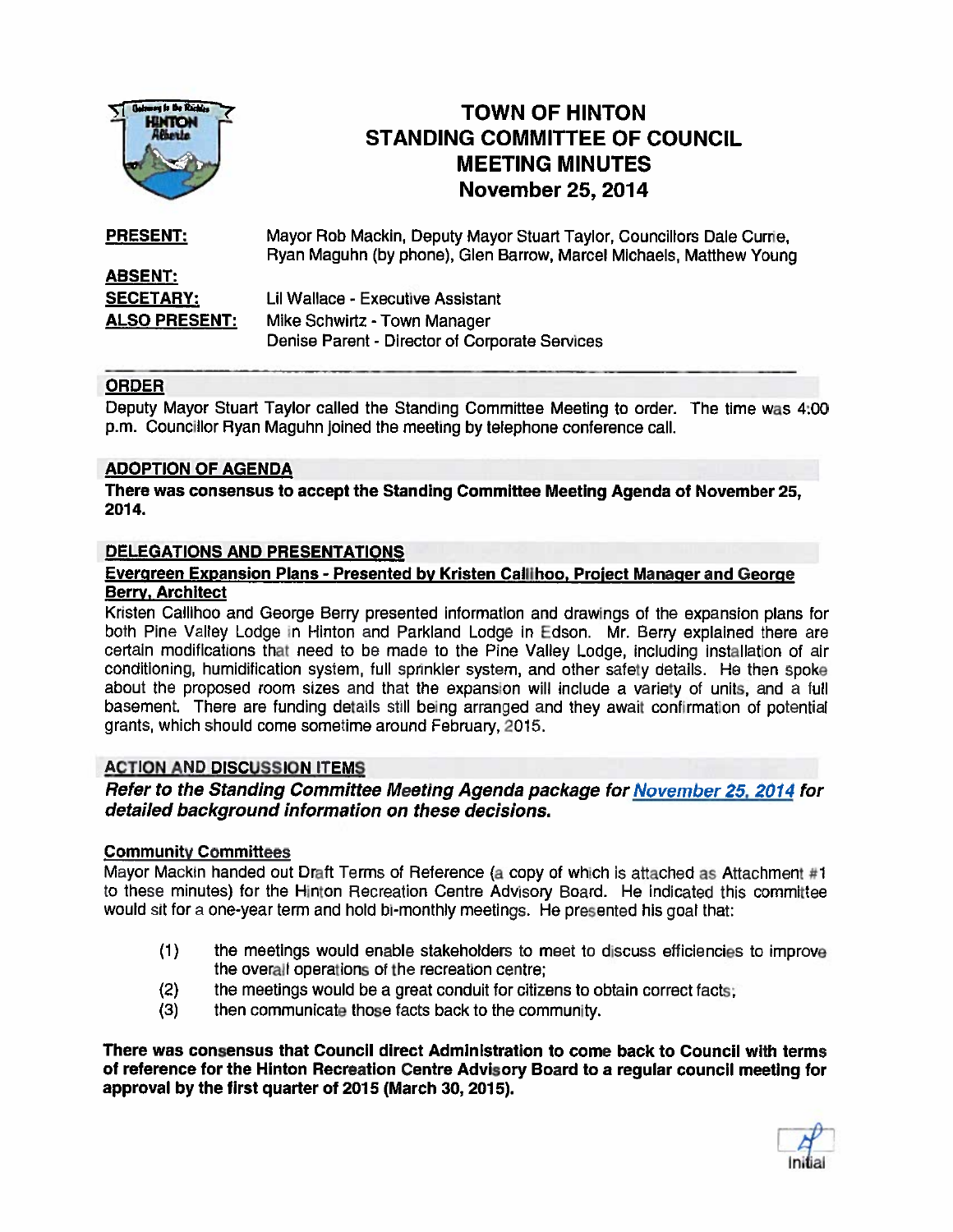# Nuisance Bylaw 1009-1 for Council's General Understanding and Discussion

Ryan Alice reviewed the nuisance bylaw with council, including the definition of "nuisance". Mr. Alice explained the consequences of tailing to comply with orders/tickets issued and appea<sup>l</sup> processes available to the ticket holder.

### There was consensus that Administration come back to council with recommendations and enhancements as to where we can add objective metrics and measurables to Nuisance Bylaw 1009-1 to better enforce the bylaw.

Council was advised that Administration reviews bylaws periodically, especially when they affect the community. Council felt this needs to be reviewed as <sup>a</sup> priority item, and Administration advised it can be moved at the top of the queue.

The Deputy Mayor called for <sup>a</sup> short recess and the time was 5:34 pm. The meeting reconvened at 5:41 pm.

### Land Sale Updates

Mmdi Petkau, Land Coordinator, reviewed the information contained in her repor<sup>t</sup> included in the agenda package.

# There was consensus to accep<sup>t</sup> this repor<sup>t</sup> for information,

# Athabasca Riverfront Park Committee Letter to Council Aug. 8,2014

Council discussed this item and several comments were provided around:

- if Council felt they had been <sup>g</sup>iven information on options for the park's location;
- the issue of the West River Road residents respecting the location chosen by the committee;
- •whether Council supported the concep<sup>t</sup> of <sup>a</sup> riverfront park;
- where on Council's priority list did the park rank:
- •where funds would come from to pay for the park.
- • agreemen<sup>t</sup> that the work that had been done to date by the committee was greatly appreciated;
- a suggestion made to have the Riverfront Park Committee meet with Council

### There was consensus that Council <sup>g</sup>ives suppor<sup>t</sup> on the concep<sup>t</sup> of the riverfront park.

That Council directs Administration to invite the Riverfront Park Committee to come as <sup>a</sup> delegation to spea<sup>k</sup> to council at an extra Standing Committee meeting.

### ADDITIONAL INFORMATION

### Urgent Matters from Council and Town Manager

The Mayor provided <sup>a</sup> repor<sup>t</sup> on his recent attendance at the Fall AAMDC convention. He was an invited gues<sup>t</sup> of Yellowhead County. He stated the break-out sessions were good; Yellowhead County and Hinton were highlighted as having <sup>a</sup> very strong relationship, overall <sup>a</sup> very goo<sup>d</sup> meeting; good chance to network with the Yellowhead County councillors.

The Town Manager stated that <sup>a</sup> load of salt and sand mix has again been deposited at the curling rink and residents are free to help themselves to this mixture for their sidewalks.

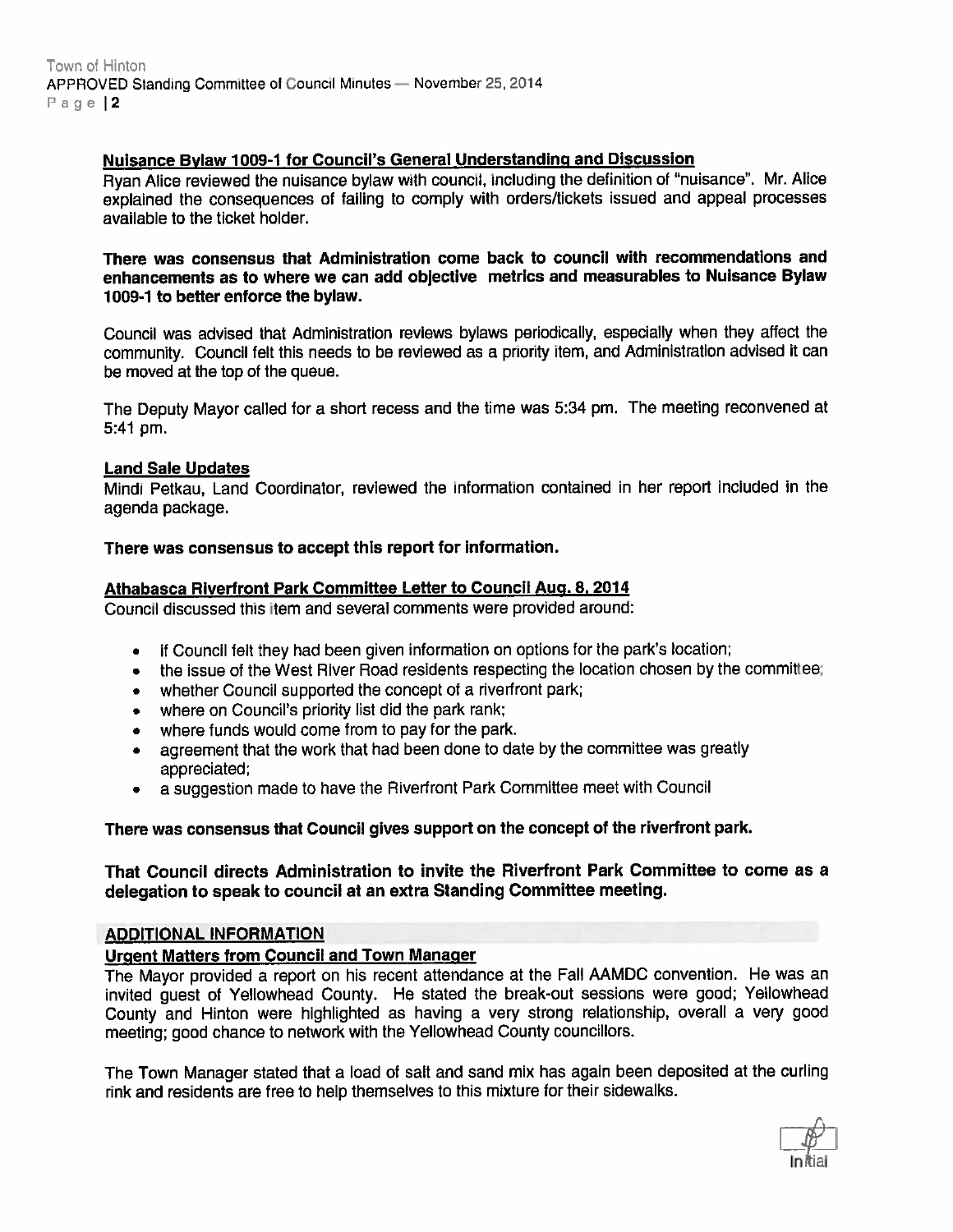#### Executive Assistant Logistics Information

Upcoming events logistics were discussed.

#### IN CAMERA (if necessary)

G. BARROW - That Standing Committee move in camera.

The time was 6:45 p.m. The Deputy Mayor called <sup>a</sup> short recess and the meeting reconvened at 6:50 p.m.

M. MICHAELS - That Council extend the time for the Standing Committee Meeting beyond 3 hours.

The time was 6:59 p.m.

#### M. YOUNG - That Standing Committee revert to regular session.

The time was 7:24 p.m.

#### ADJOURNMENT

G. BARROW - That Standing Committee Meeting of Council adjourn.

The time was 7:25 p.m.

Deputy Mayor

Directbr of Corporate Services



Carried

Carried

Carried

Carried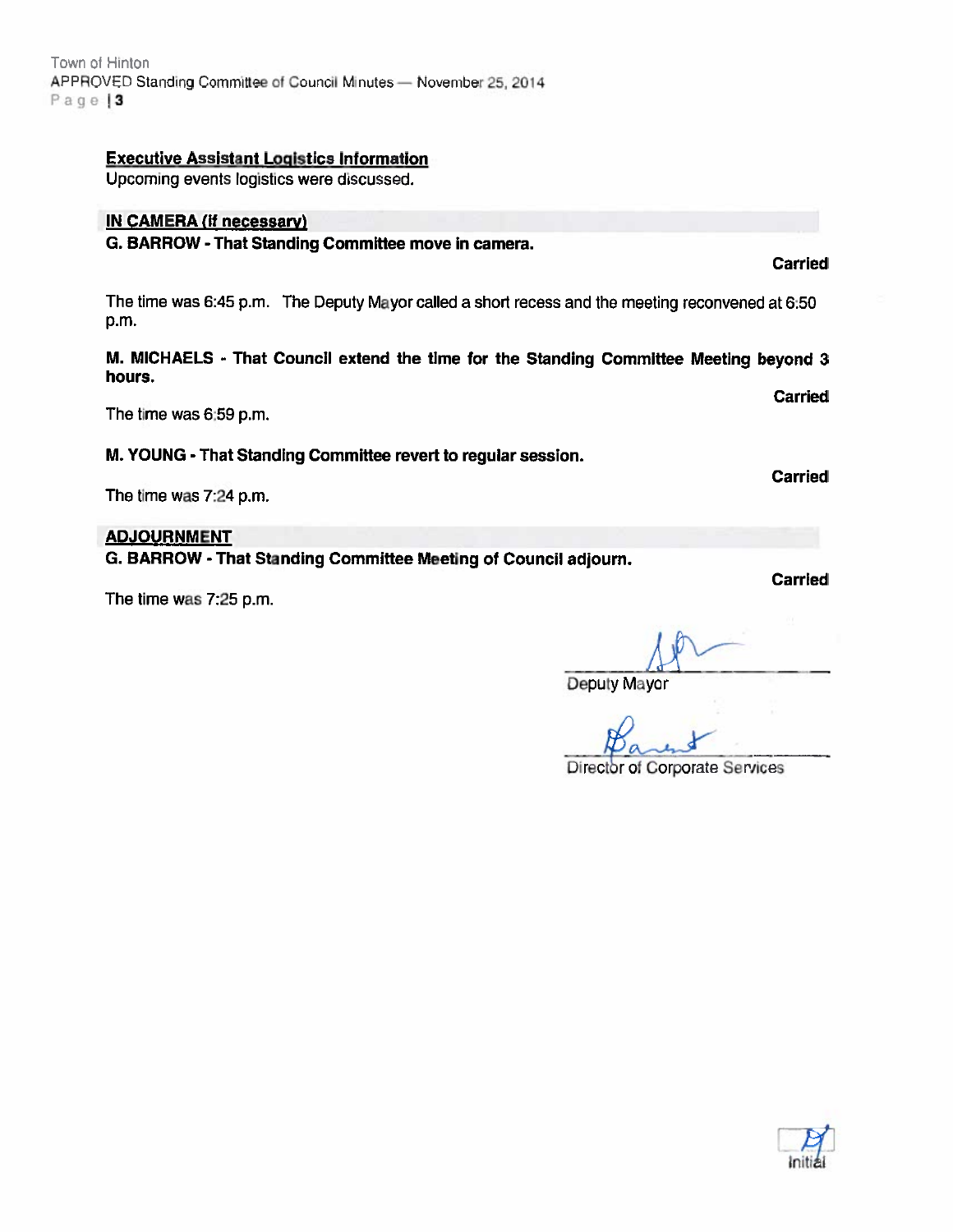$\label{eq:2.1} \mathcal{C}=\mathcal{C}^{\dagger}=\mathcal{C}^{\dagger}$